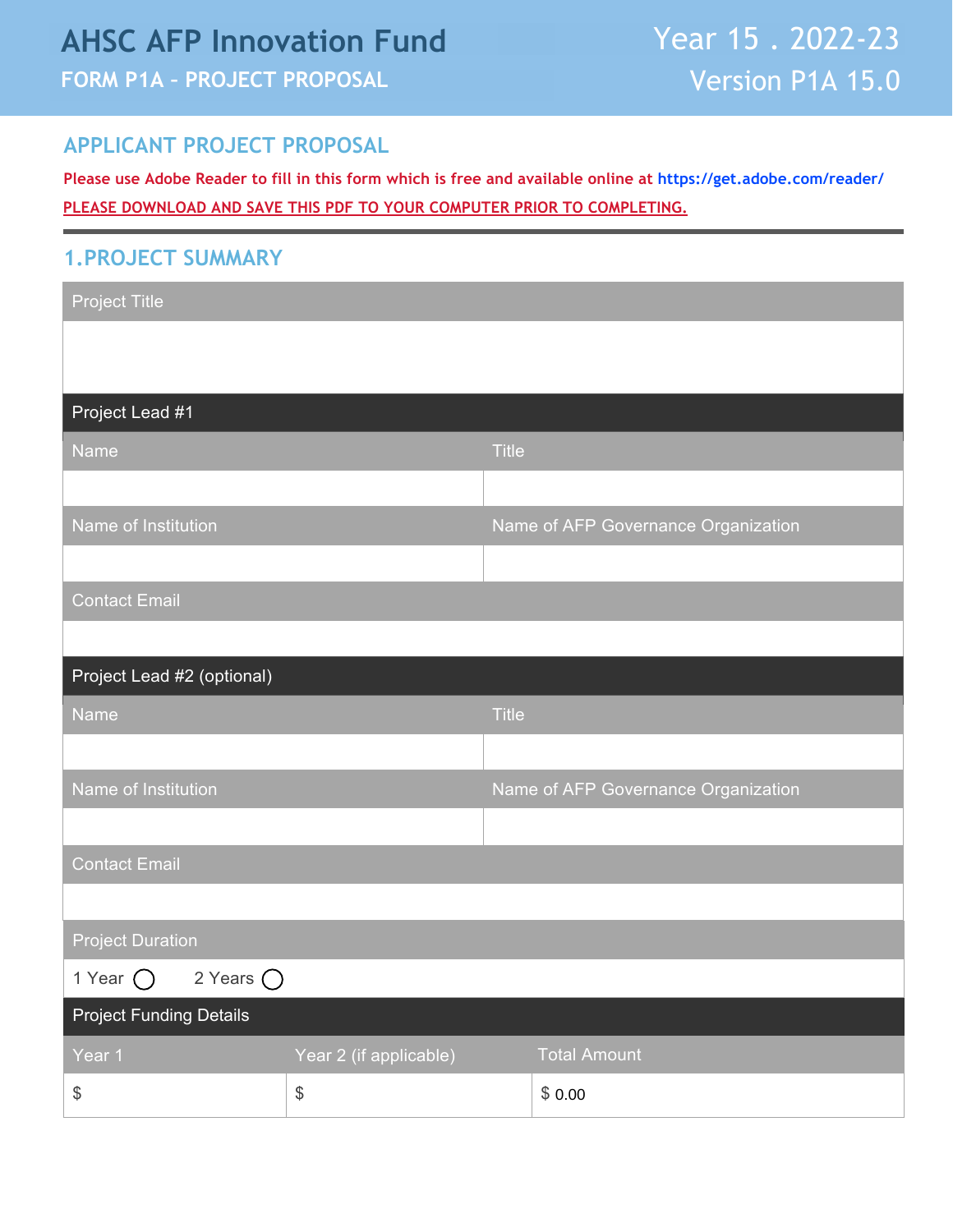#### **2.PROJECT KEYWORDS**

2.1 Please select and insert five codes and associated titles for keywords to describe your project, in order of importance, from among the focus (code 1000), methodology (code 2000) and outcomes (code 3000) Selections listed on the Project Database Keywords List at the end of the document or at: [ifpoc.org/manage-forms/project-database-keyword-list/](https://ifpoc.org/manage-forms/project-database-keyword-list/)

| 2.               |  |
|------------------|--|
| 3.               |  |
| $\overline{4}$ . |  |
| 5.               |  |

#### **3.PLAIN LANGUAGE ABSTRACT**

3.1 Please describe the proposed project using non-technical language emphasizing the research question and its importance to health care delivery. If you receive the award, this summary description will be posted on the IFPOC public website and will be included in press releases. Ensure that your description can be understood outside your research field. – **Maximum 1250 characters including spaces**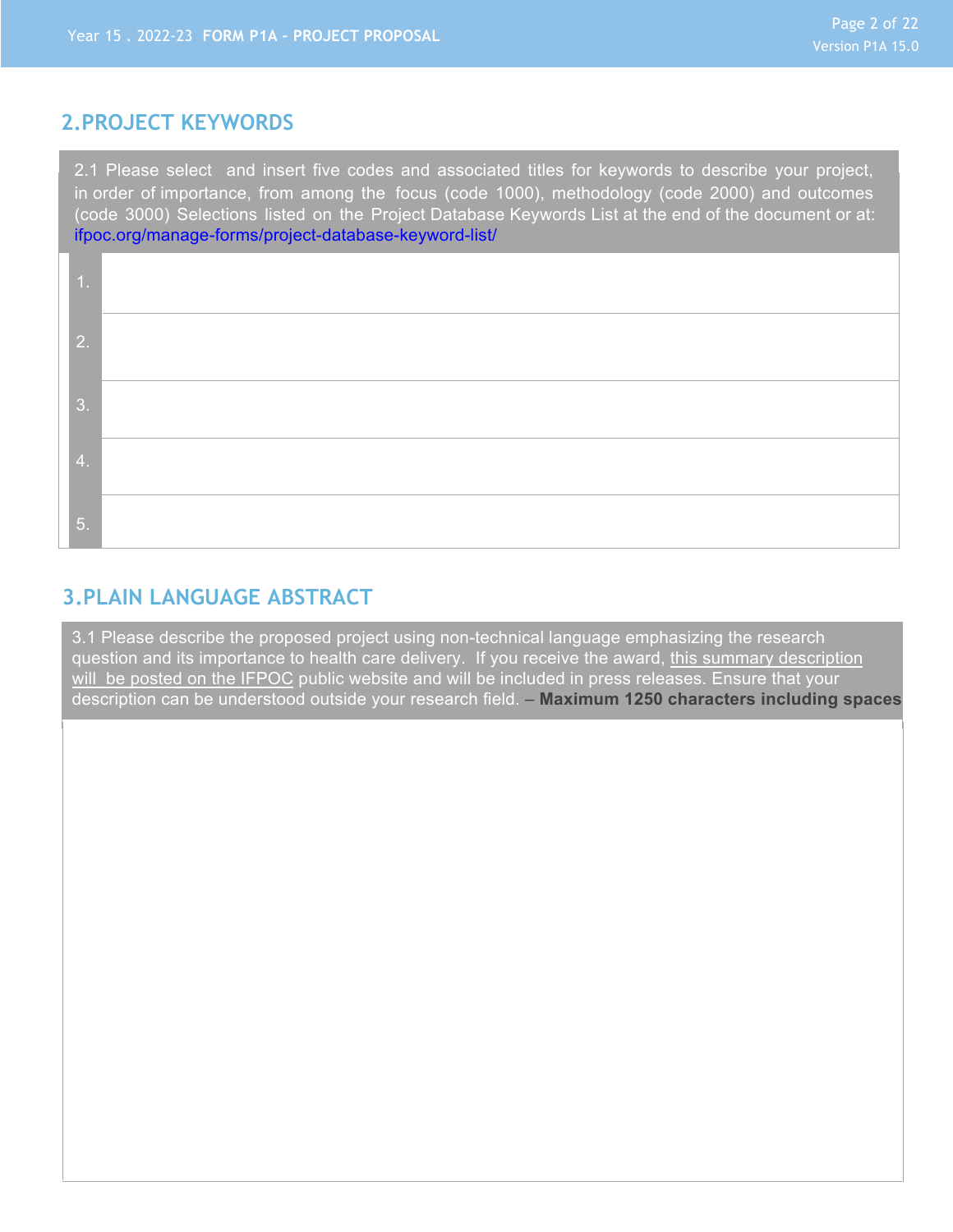3.2 What is the innovation and main question or hypothesis for this proposal? Maximum 1250 characters including spaces

3.3 Please describe how this project will influence the healthcare system or influence patient care? Maximum 1250 characters including spaces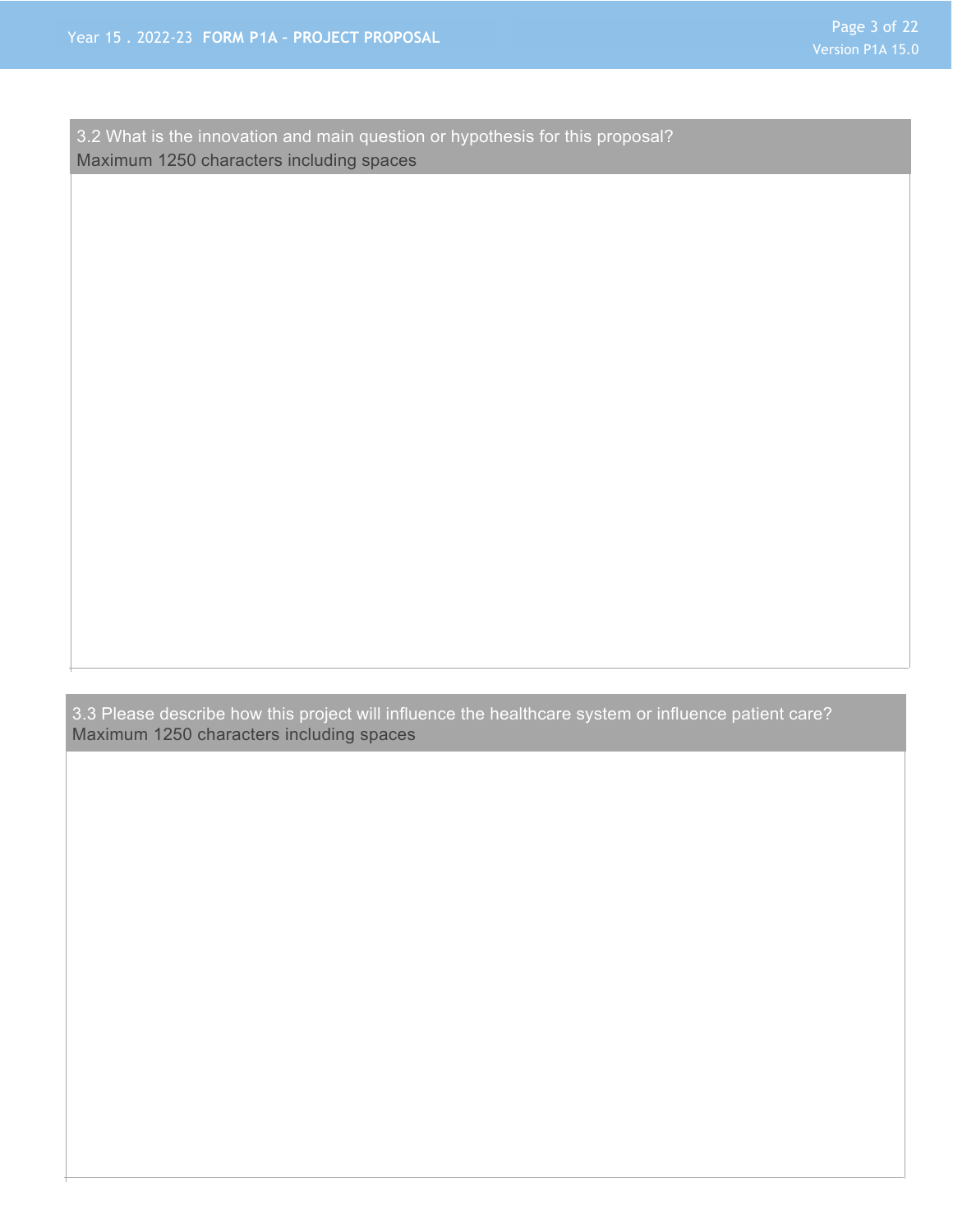3.4 Please describe your knowledge translation plan for the results of this project (how will you share/ disseminate your results and/or spread your innovation)?

Maximum 1250 characters including spaces

# **4.PROJECT DETAILS**

4.1 Does this project/innovation have the possibility to result in a patent, title of ownership?

Yes  $\bigcirc$  No  $\bigcirc$ 

If YES – please elaborate on who will own the patent or title, and explain how potential for conflict of interest will be mitigated. – maximum 1000 characters including spaces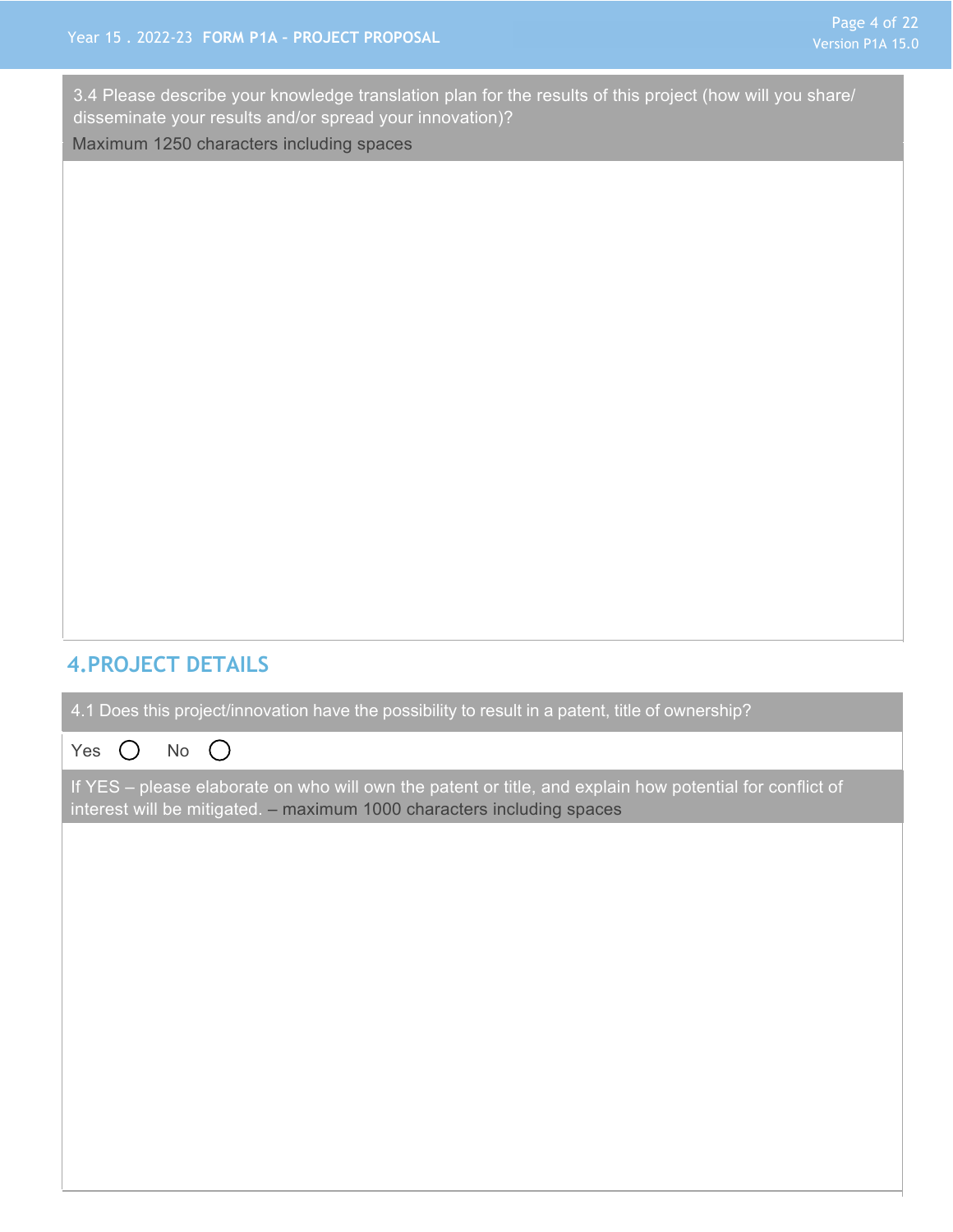| 4.2 Are any of the team members involved in the design or sale of a product that will be used in testing an<br>innovation?                                                                                         |
|--------------------------------------------------------------------------------------------------------------------------------------------------------------------------------------------------------------------|
| Yes<br><b>No</b><br>$(\ )$                                                                                                                                                                                         |
| If YES - please elaborate on how potential for conflict of interest within the project will be mitigated.<br>Maximum 1000 characters including spaces                                                              |
|                                                                                                                                                                                                                    |
|                                                                                                                                                                                                                    |
|                                                                                                                                                                                                                    |
|                                                                                                                                                                                                                    |
|                                                                                                                                                                                                                    |
|                                                                                                                                                                                                                    |
|                                                                                                                                                                                                                    |
|                                                                                                                                                                                                                    |
|                                                                                                                                                                                                                    |
| Medical, Parental or Maternity Leave                                                                                                                                                                               |
| Please inform us if the Project Lead or Co-Lead will be taking leave.                                                                                                                                              |
| If, during the course of your Project Term, you are provided with a leave from clinical duties by your<br>institution, please fill out a G4 form found at IFPOC.org and submit it to your Governance Organization. |
| 4.3 Is there a significant information technology component to this project?                                                                                                                                       |
| No $\bigcap$<br>Yes $\bigcap$                                                                                                                                                                                      |
| If you answered yes, please inform your CIO to obtain advice and support of your IT needs.                                                                                                                         |
| 4.4 Is this Project Proposal a continuation of a previous Innovation Funded project?                                                                                                                               |
| No<br>$\bigcap$<br>Yes<br>$(\ )$                                                                                                                                                                                   |
| If YES: please provide the Year and/or Project Code, Title and Project Lead(s) for the previous IF project.                                                                                                        |
| Year<br><b>Title</b><br>Project Lead(s)                                                                                                                                                                            |
|                                                                                                                                                                                                                    |
|                                                                                                                                                                                                                    |
|                                                                                                                                                                                                                    |
|                                                                                                                                                                                                                    |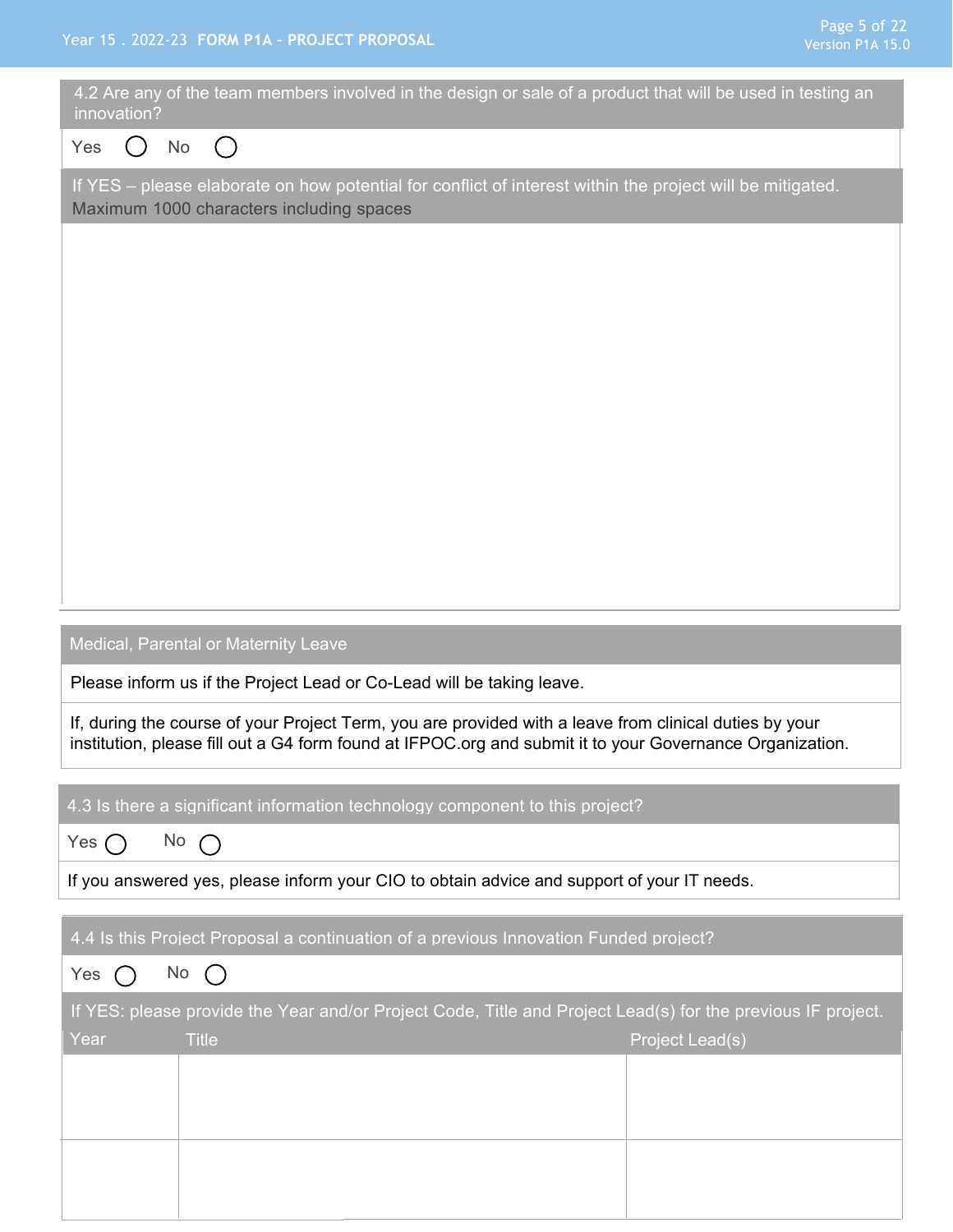#### Year 15 . 2022-23 **FORM P1A – PROJECT PROPOSAL**

| Page 6 of 22     |  |  |  |
|------------------|--|--|--|
| Version P1A 15.0 |  |  |  |

| 4.5 Is this project coordinated with or dependent on another AFP Innovation Fund project?                            |                     |                                   |                     |
|----------------------------------------------------------------------------------------------------------------------|---------------------|-----------------------------------|---------------------|
| Yes $\bigcap$<br>No $\bigcap$                                                                                        |                     |                                   |                     |
| If YES: Coordinated<br>Dependent ()<br>$($ )                                                                         |                     | Both Coordinated and Dependent () |                     |
| If YES, please insert Title of Project, Project Lead, and Affiliated Institution as well as Project Code (if known). |                     |                                   |                     |
| <b>Title</b>                                                                                                         | <b>Project Lead</b> | <b>Affiliated Institution</b>     | <b>Project Code</b> |
|                                                                                                                      |                     |                                   |                     |
|                                                                                                                      |                     |                                   |                     |
|                                                                                                                      |                     |                                   |                     |
|                                                                                                                      |                     |                                   |                     |
| If the other applicants are unsuccessful, can this project stand alone?                                              |                     |                                   |                     |
| $No$ $()$<br>Yes $()$                                                                                                |                     |                                   |                     |
| 4.6 Will this project receive funding from any other source than the IF? - including cash or in-kind                 |                     |                                   |                     |
| contributions?<br>Yes $\bigcap$<br>$No$ $\bigcap$                                                                    |                     |                                   |                     |
|                                                                                                                      |                     |                                   |                     |
| If answered YES, please specify by source and amount anticipated or already committed:                               |                     |                                   |                     |
| Source                                                                                                               | Amount              | <b>Anticipated or Committed</b>   |                     |
|                                                                                                                      | \$                  |                                   |                     |
|                                                                                                                      |                     |                                   |                     |
|                                                                                                                      | \$                  |                                   |                     |
|                                                                                                                      | \$                  |                                   |                     |
|                                                                                                                      | \$                  |                                   |                     |
|                                                                                                                      | \$                  |                                   |                     |
|                                                                                                                      |                     |                                   |                     |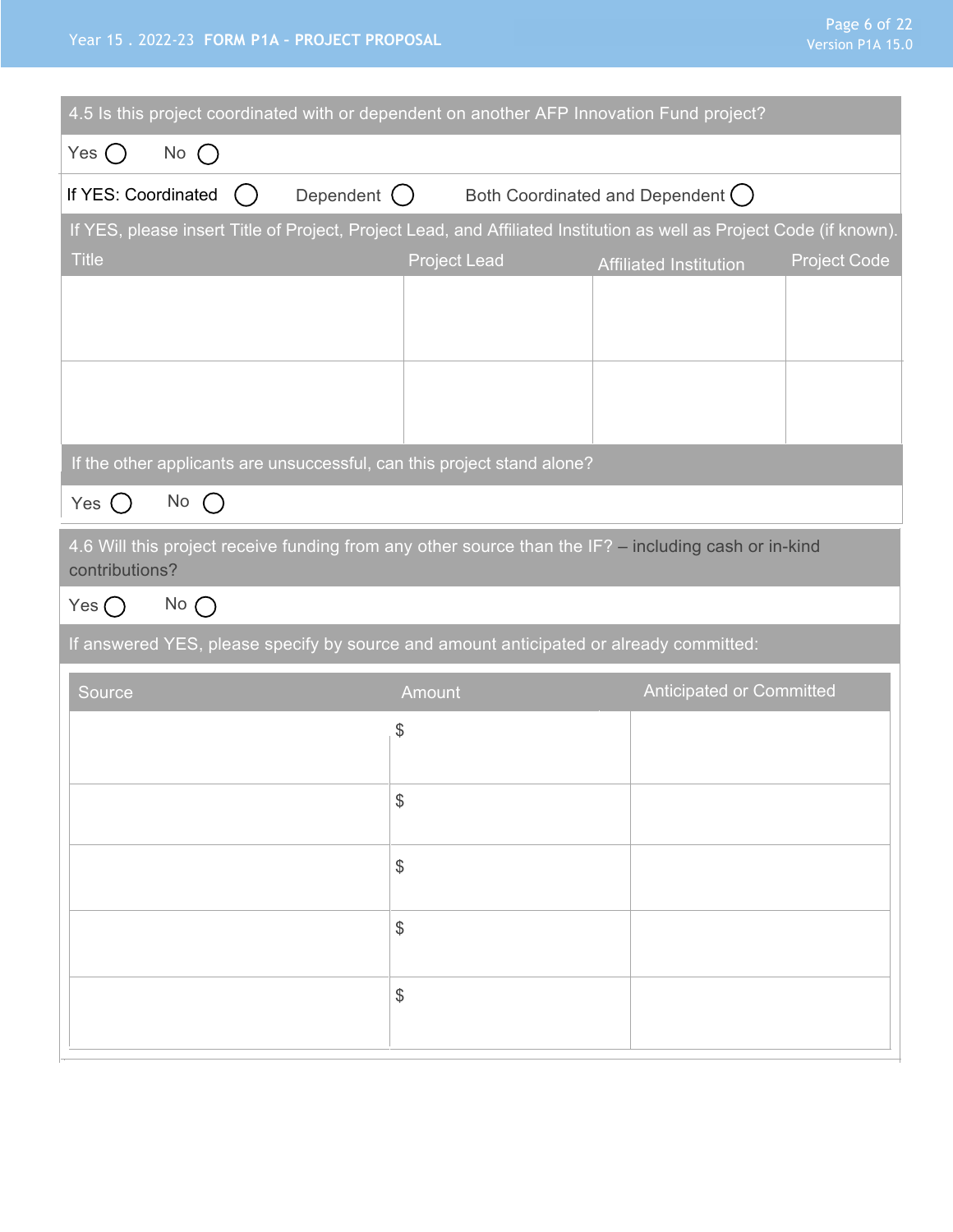#### **5.PROJECT NARRATIVE PROPOSAL**

5.1 Background, Objectives, Rationale, Significance, and Justify why the project is innovative – maximum 8,000 characters including spaces (place up to 3000 characters on this page, up to 3000 on page 8 and the balance on page 9) Also include an assessment of expected outcomes.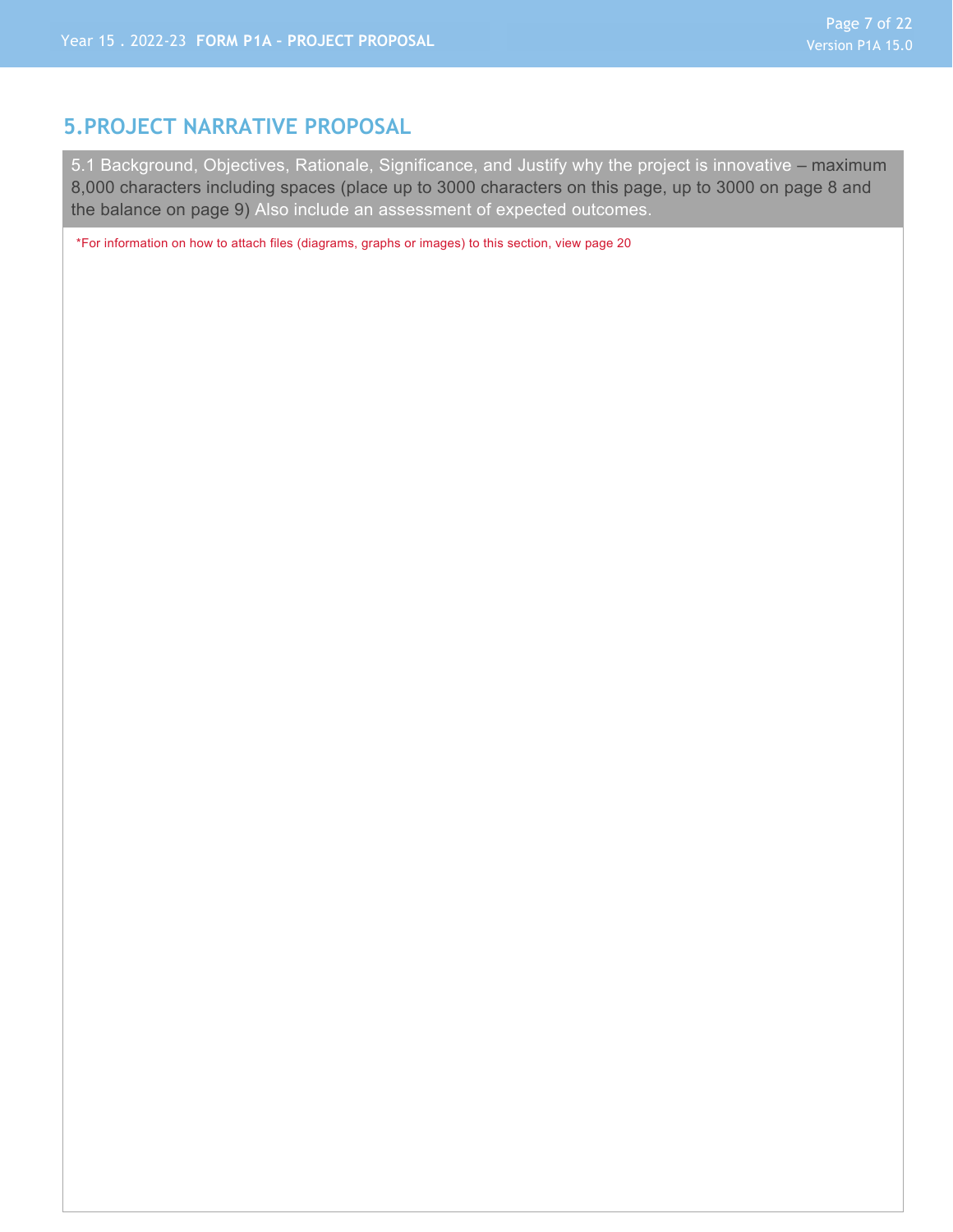5.1 Background, Objectives, Rationale, Significance, and Justify why the project is innovative – continued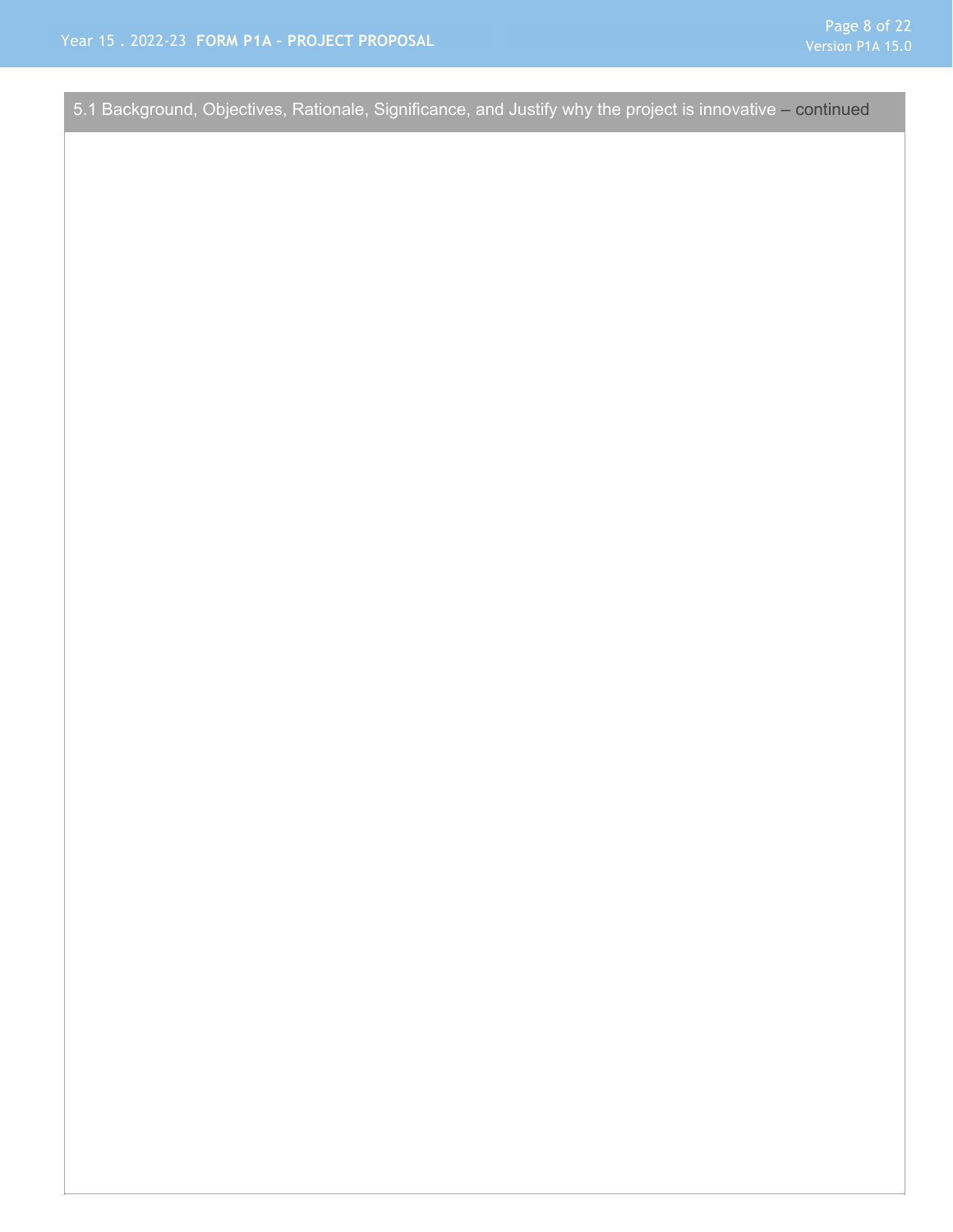5.1 Background, Objectives, Rationale, Significance, and Justify why the project is innovative – continued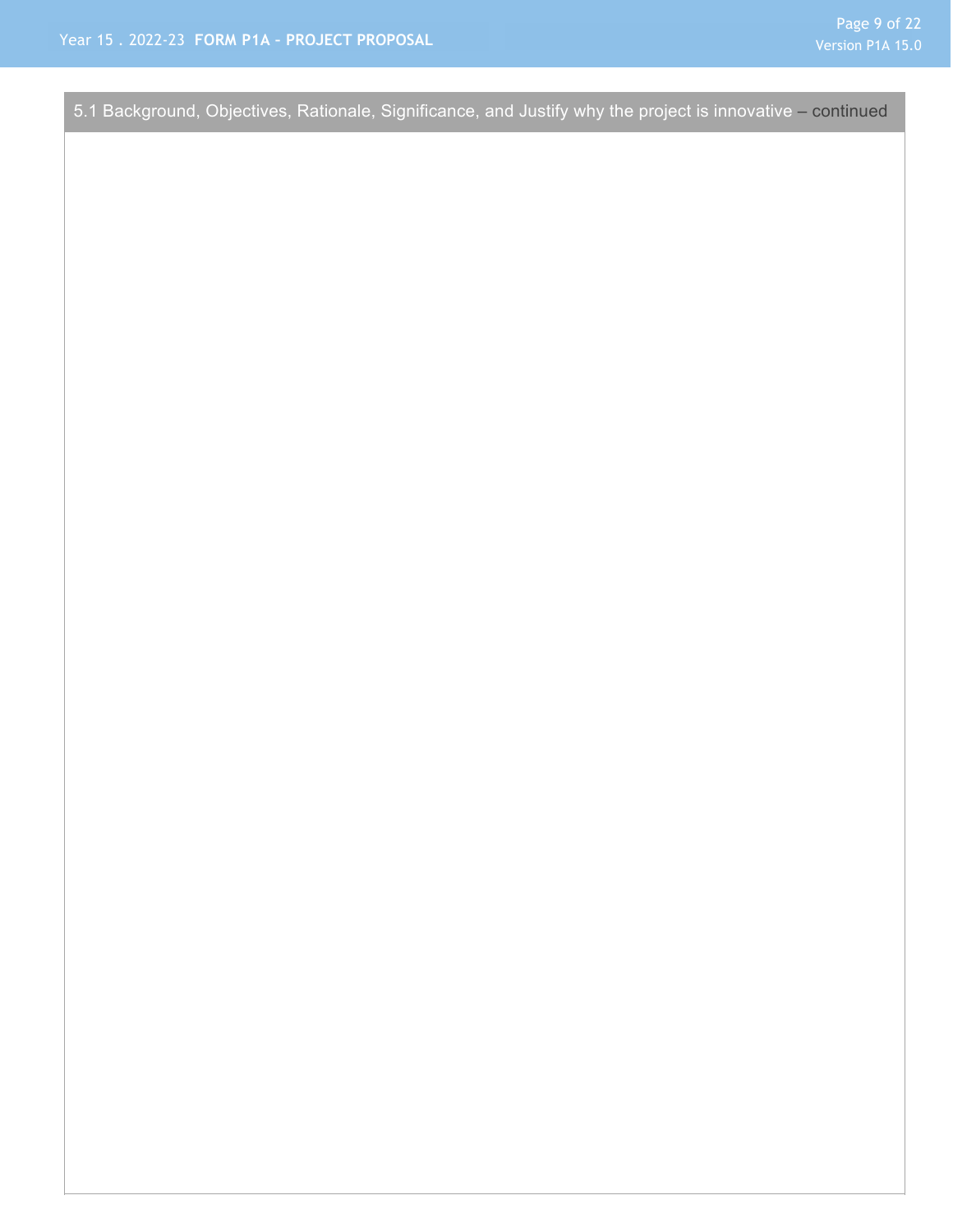5.2 Approach and Work Plan – maximum 4000 characters including spaces (up to approx. 3000 characters on this page, and the balance on page 11)

Provide a description of the approach to be used as well as a detailed project work plan. If applicable, please include: rationale for recruitment targets, power calculations, TBD ask RW/DC/RM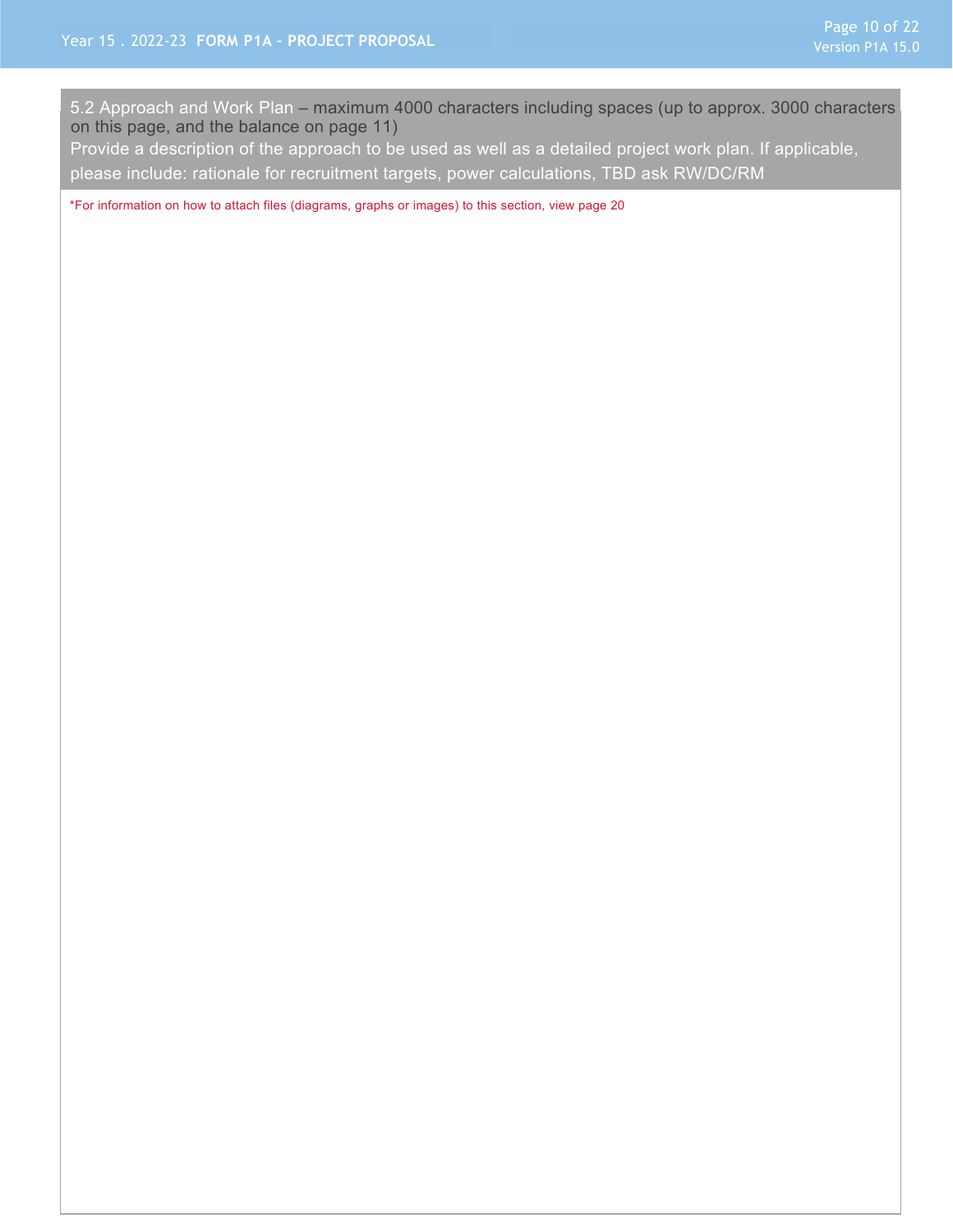5.2 Approach and Work Plan – Continued.

5.3 Timeline – maximum 1300 characters including spaces Provide a target start date, the dates when each milestone will be completed and the target finishing date for the project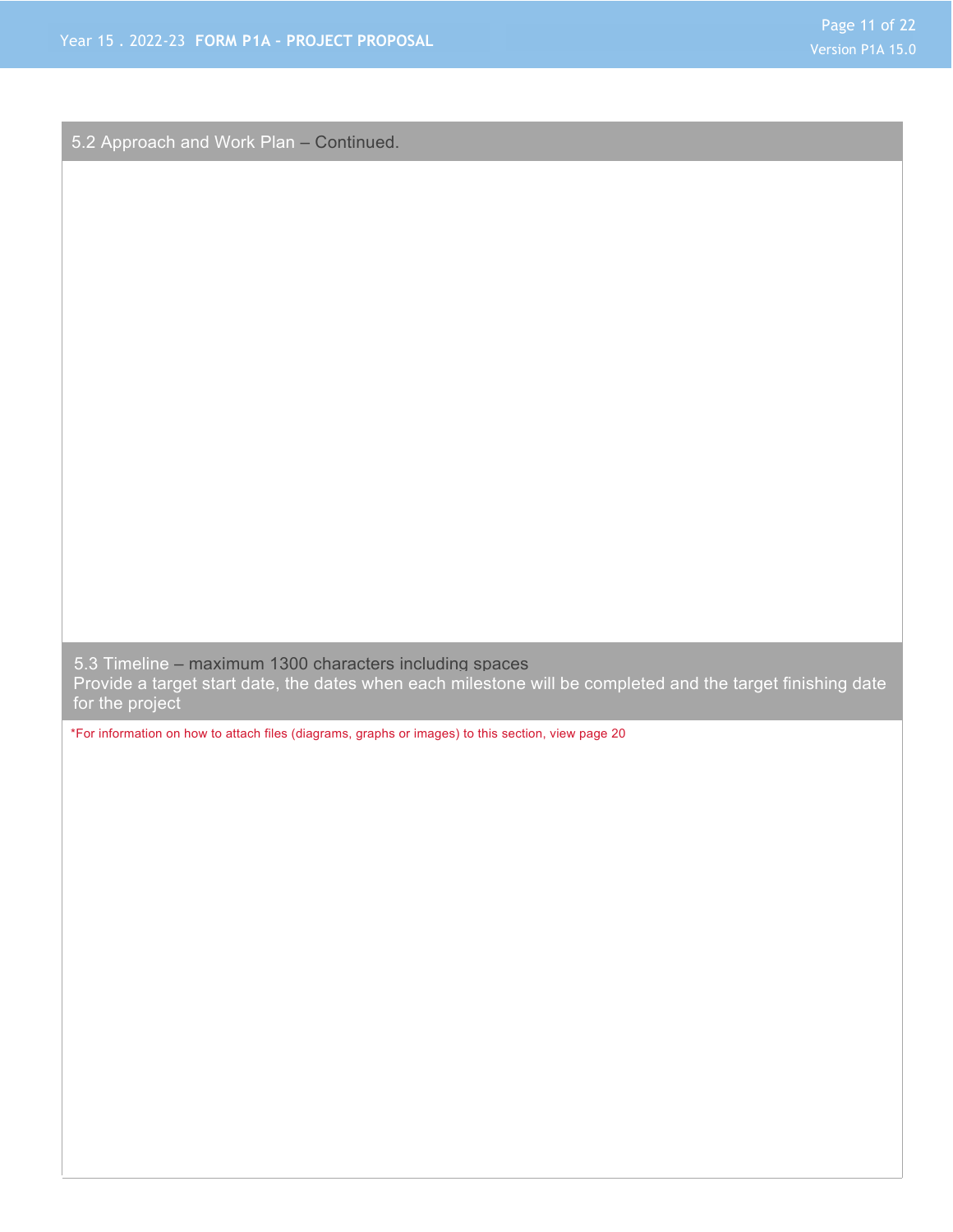5.4 Project Outcome Evaluation Metrics – maximum 2700 characters including spaces Detail the anticipated outcomes and how these outcomes will be measured. Which measurement will determine success? How will you measure it? What is the expected benefit and how will it be measured? How will the IFPOC determine if the project was successful?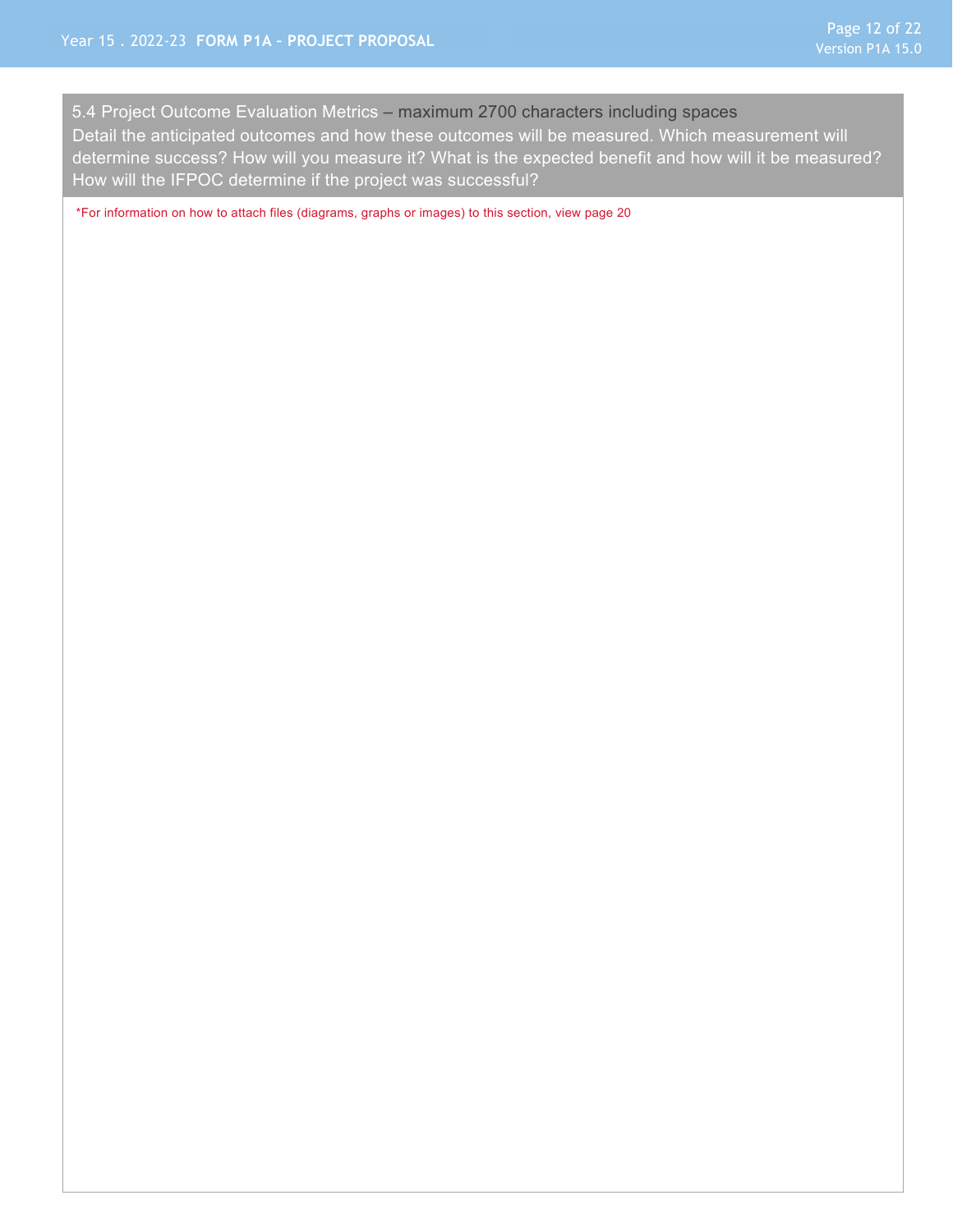#### 5.5 Team – maximum 2000 characters including spaces

Please include the names and affiliations of the team members, with a brief statement of their roles, experience (are any early career investigators?), area(s) of expertise, time commitment and planned contributions to the project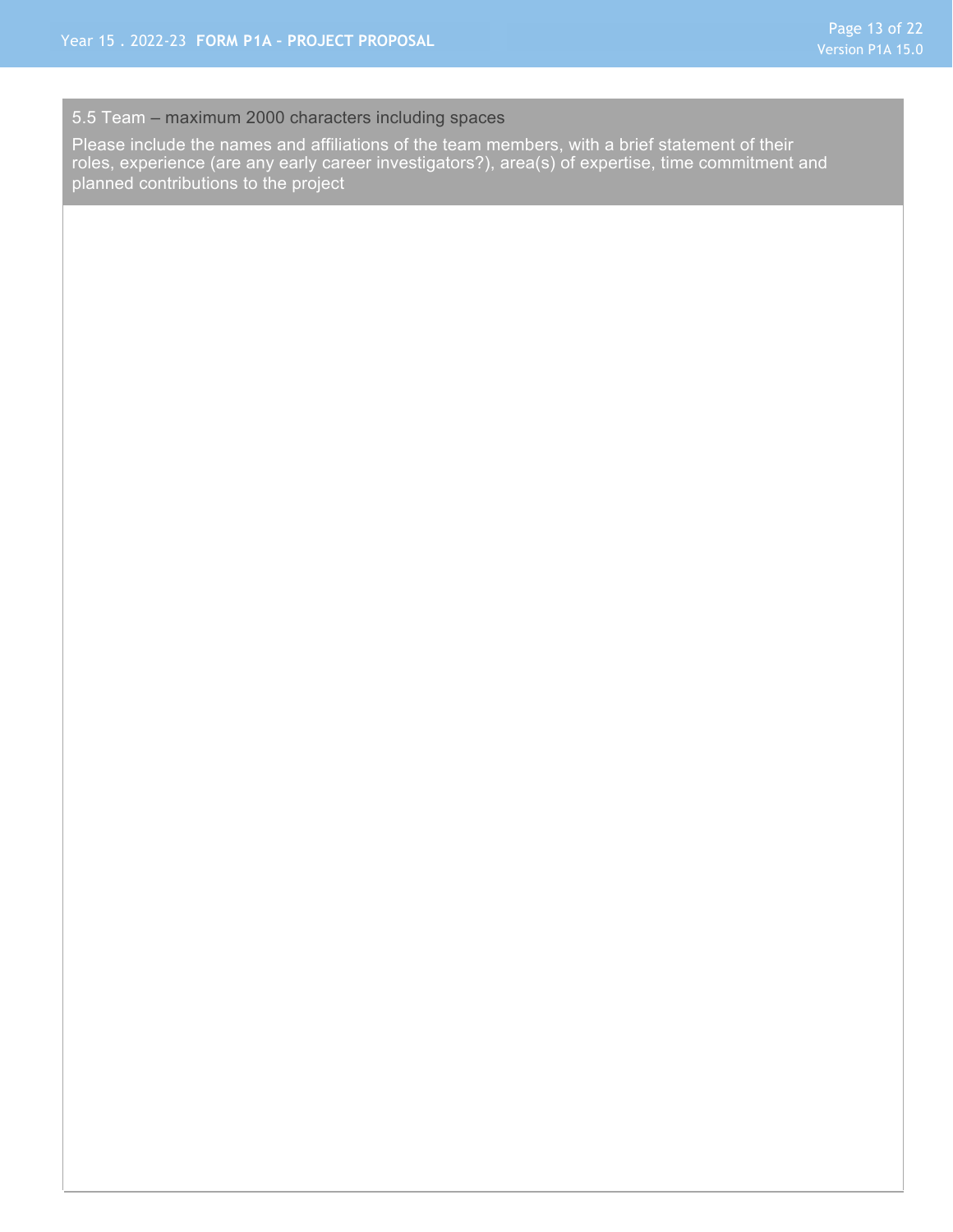5.6 Additional Project Funding (only if applicable) – maximum 2000 characters including spaces Elaborate on any supplemental funding for the proposed project including the amount and source as well as any contingencies or other special circumstances.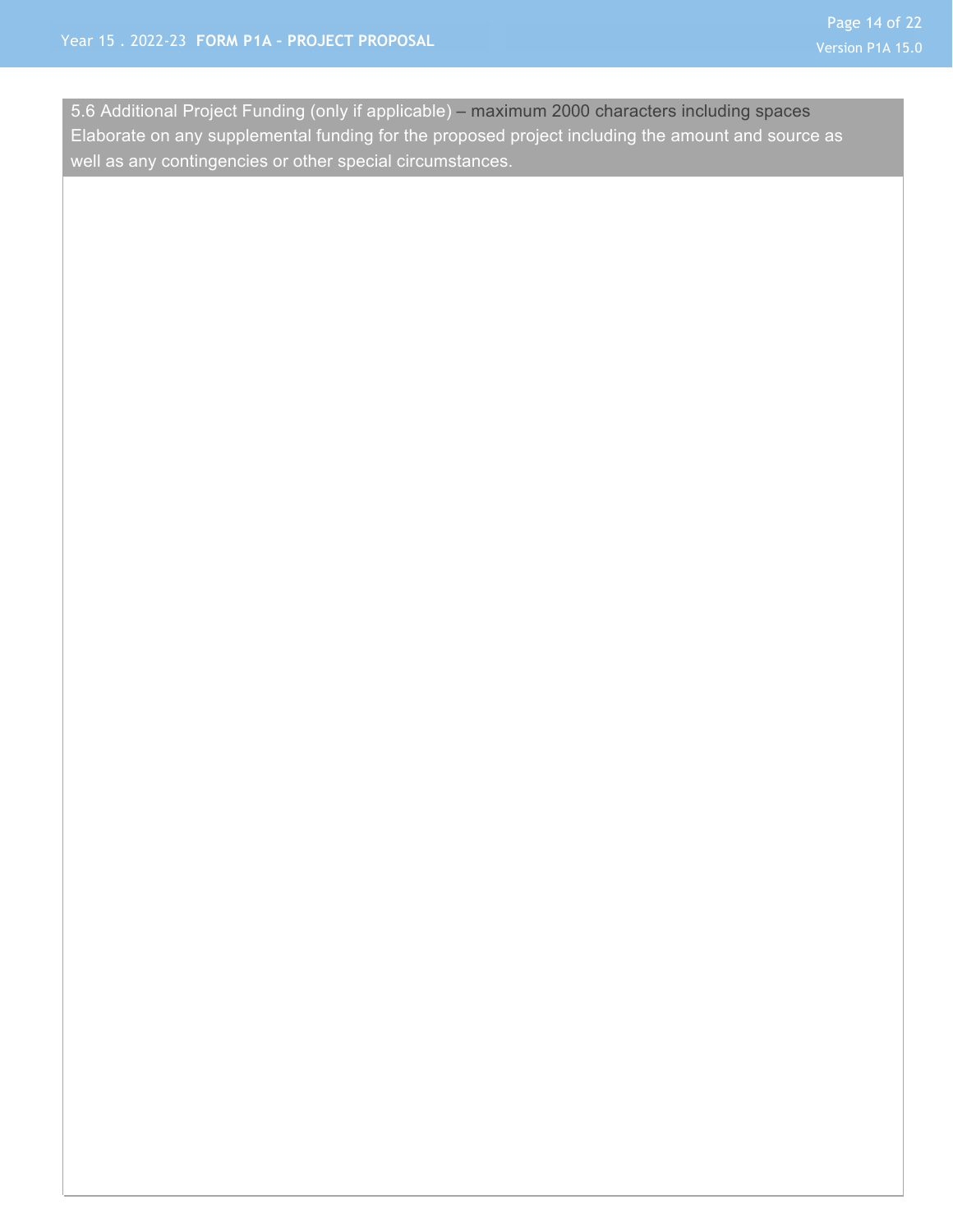| 5.7 Other Relevant Information (optional) - maximum 2000 characters including spaces<br>Please elaborate on any other items you think important or relevant to the implementation or outcomes of<br>this project. |
|-------------------------------------------------------------------------------------------------------------------------------------------------------------------------------------------------------------------|
| *For information on how to attach files (diagrams, graphics or images) to this section, view page 20                                                                                                              |
|                                                                                                                                                                                                                   |
| 5.8 Has this Project Proposal been submitted and been unsuccessful in a previous innovation fund<br>competition?                                                                                                  |
| No<br>$\bigcirc$<br>Yes<br>$(\ )$                                                                                                                                                                                 |
| If YES, please provide a detailed response to the specific comments/feedback from reviewer(s) in<br>the past competition - maximum 2000 characters including spaces                                               |
|                                                                                                                                                                                                                   |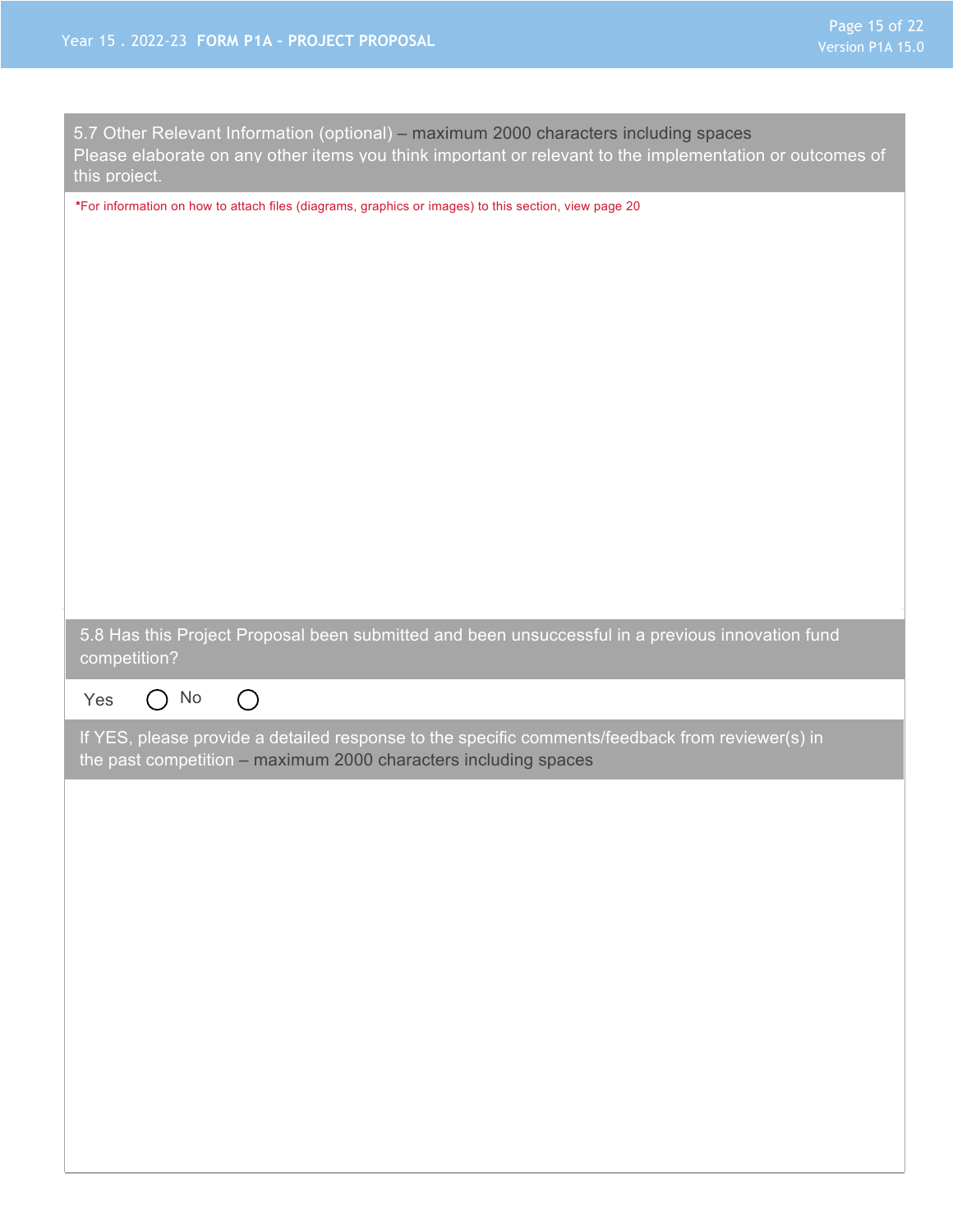5.9 List of References and/or Support from Partners (optional) – maximum 8000 characters including spaces (up to 3000 characters on this page, up to 3000 on page 17 and the balance on page 18)

Please provide bibliographic citations or attach any letters of support from partners into this section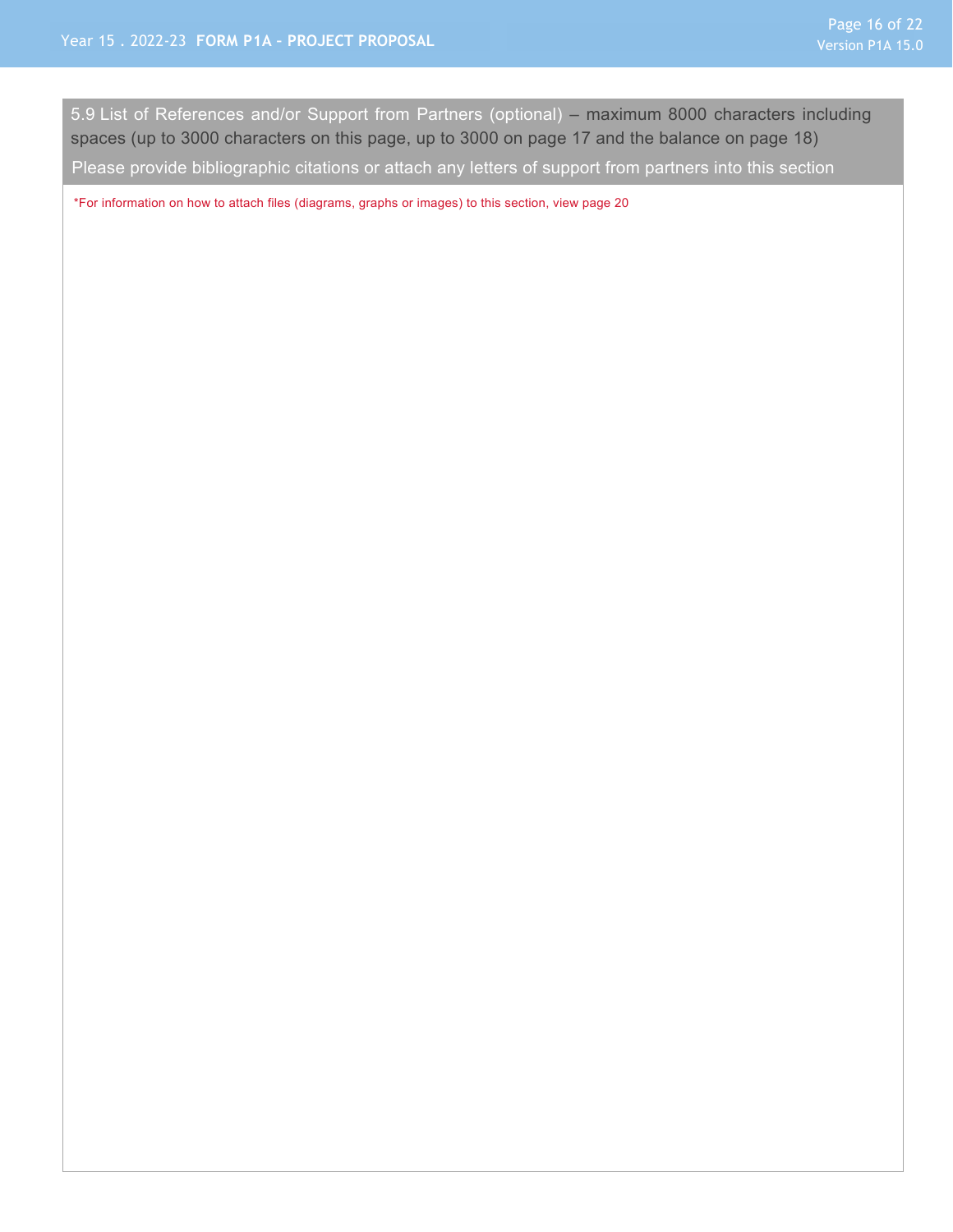5.9 List of References and/or Support from Partners (optional) – Continued.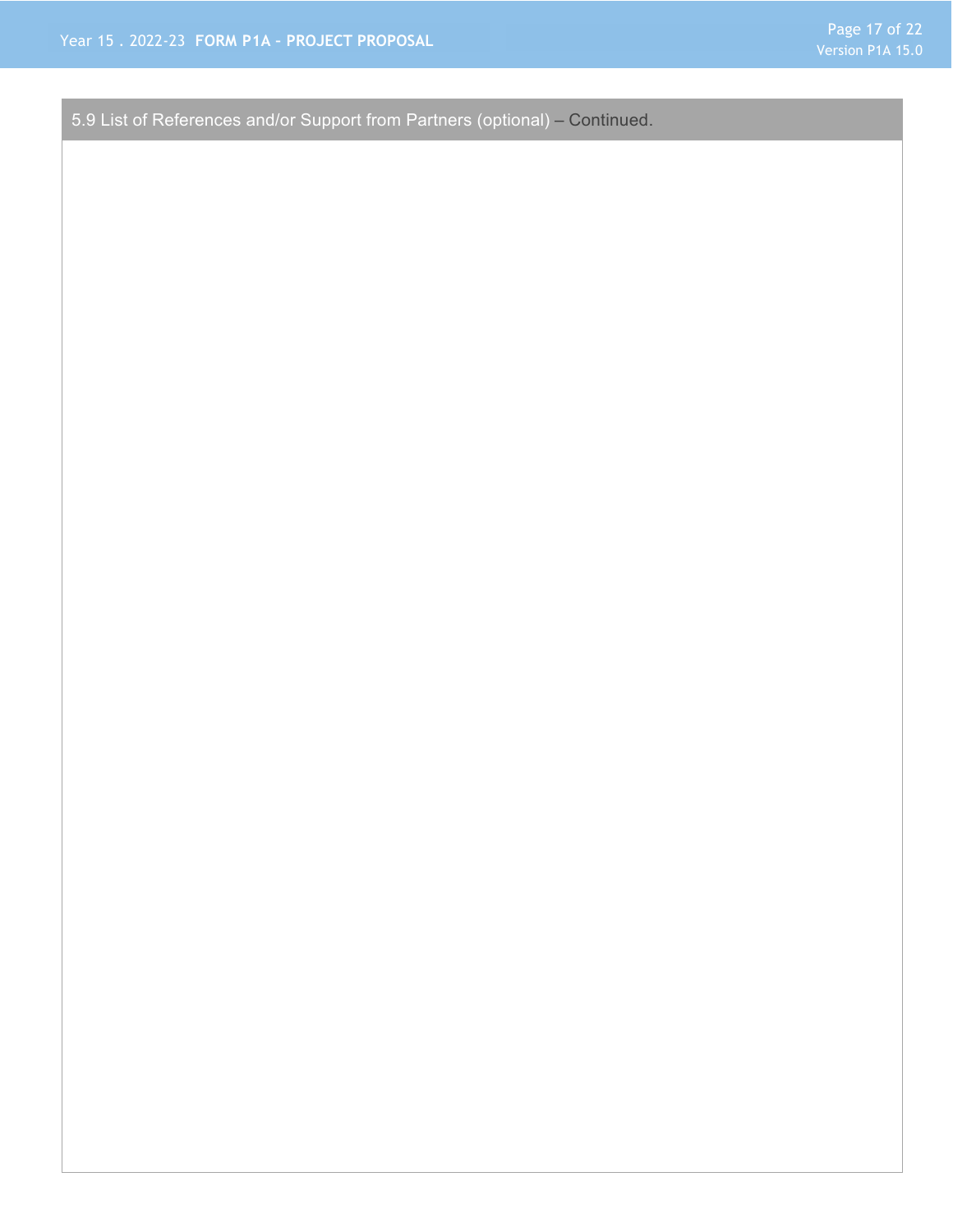5.9 List of References and/or Support from Partners (optional) – Continued.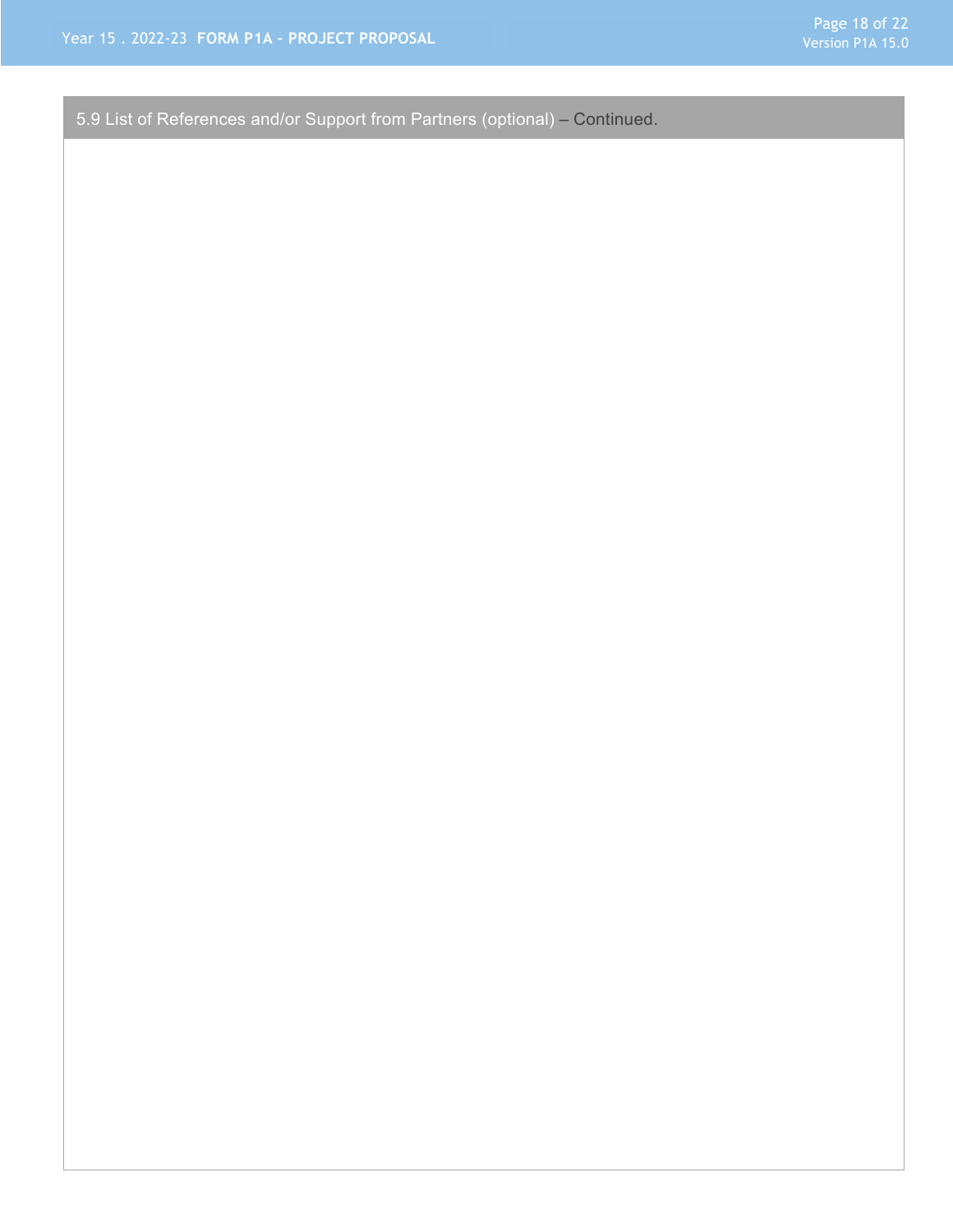## **HOW TO ATTACH A FILE TO THIS PDF**



|                         | <b>Acrobat Reader</b> |                                                                                    |              | File Edit View Window Help |   |          |                                                    |                         |                                              |            |                                              |                       |                         | <b>◎ ♥ △ ◎ 6.66 GB</b>                                                                                                                                                               | $\hat{=}$<br>$\Rightarrow$ $\Rightarrow$ |   | <sup> 100% 图 Wed 3:10 PM</sup> |                                                                                                                                      |                        | $Q \equiv$           |
|-------------------------|-----------------------|------------------------------------------------------------------------------------|--------------|----------------------------|---|----------|----------------------------------------------------|-------------------------|----------------------------------------------|------------|----------------------------------------------|-----------------------|-------------------------|--------------------------------------------------------------------------------------------------------------------------------------------------------------------------------------|------------------------------------------|---|--------------------------------|--------------------------------------------------------------------------------------------------------------------------------------|------------------------|----------------------|
| $\bullet\bullet\bullet$ |                       |                                                                                    |              |                            |   |          |                                                    |                         | 2014_0815-Year 7 - P1 Extended - Generic.pdf |            |                                              |                       |                         |                                                                                                                                                                                      |                                          |   |                                |                                                                                                                                      |                        |                      |
| Home                    | <b>Tools</b>          | <b>Document</b>                                                                    | $\mathbb{B}$ | $\bigoplus$<br>क़          | ⊠ | $\alpha$ | $\circledcirc$                                     | $\circledcirc$          | $7/11$                                       | $\odot$    | $\mathscr Q$                                 |                       |                         | $\overline{2}$                                                                                                                                                                       |                                          |   |                                |                                                                                                                                      |                        | $\mathbb{R}$ Sign In |
| ⊝                       | Comment *             |                                                                                    |              |                            | ⊝ |          |                                                    |                         |                                              |            |                                              |                       |                         | $\mathscr{L}$ T To $\mathbb{F}$ $\mathbb{F}_\alpha$ T <sub>a</sub> T <sub>a</sub> T $\mathbb{F}$ $\mathscr{L}$ $\mathscr{L}$ $\mathscr{L}$ $\mathscr{L}$ $\mathscr{C}$ $\mathscr{C}$ | 分 术                                      |   |                                |                                                                                                                                      |                        | $\times$             |
| $\triangle$             |                       | <b>PROJECT NARRATIVE PROPOSAL</b>                                                  |              |                            |   |          |                                                    |                         |                                              |            |                                              |                       |                         | Attach file                                                                                                                                                                          |                                          |   |                                | f۹                                                                                                                                   | <b>Create PDF</b>      | $\checkmark$         |
| М<br>O<br>Óm            |                       | Background, Objectives, Rationale<br>characters<br>Please include an assessment of |              |                            |   |          | 3<br>Icon:<br><b>The Graph</b><br>$\leftarrow$ Tag | Paperclip<br>Attachment |                                              | Appearance | <b>File Attachment Properties</b><br>General | <b>Review History</b> | Color:<br>Opacity: 100% |                                                                                                                                                                                      | ,000<br>耳                                | 4 |                                | Edit PDF<br>Comment<br>Add comments with highlights, sticky notes, and mark-up tools<br>A. Fill & Sign<br>$\rightarrow$ Send & Track | xlu Send for Signature |                      |
|                         |                       |                                                                                    |              |                            |   |          | Locked                                             |                         | Make Properties Default                      |            |                                              |                       | Cancel                  | OK                                                                                                                                                                                   |                                          |   |                                |                                                                                                                                      |                        |                      |

- Click the "Comment" button on the right side menu to attach file  $\mathbf 1$
- Click the "Attach file" button and place it on your document  $\overline{2}$
- $\mathbf{3}$ Browse and select your file. Click OK.
- Right-click "Attach file" icon to "Save embedded file to disk" or double-click to open  $\overline{4}$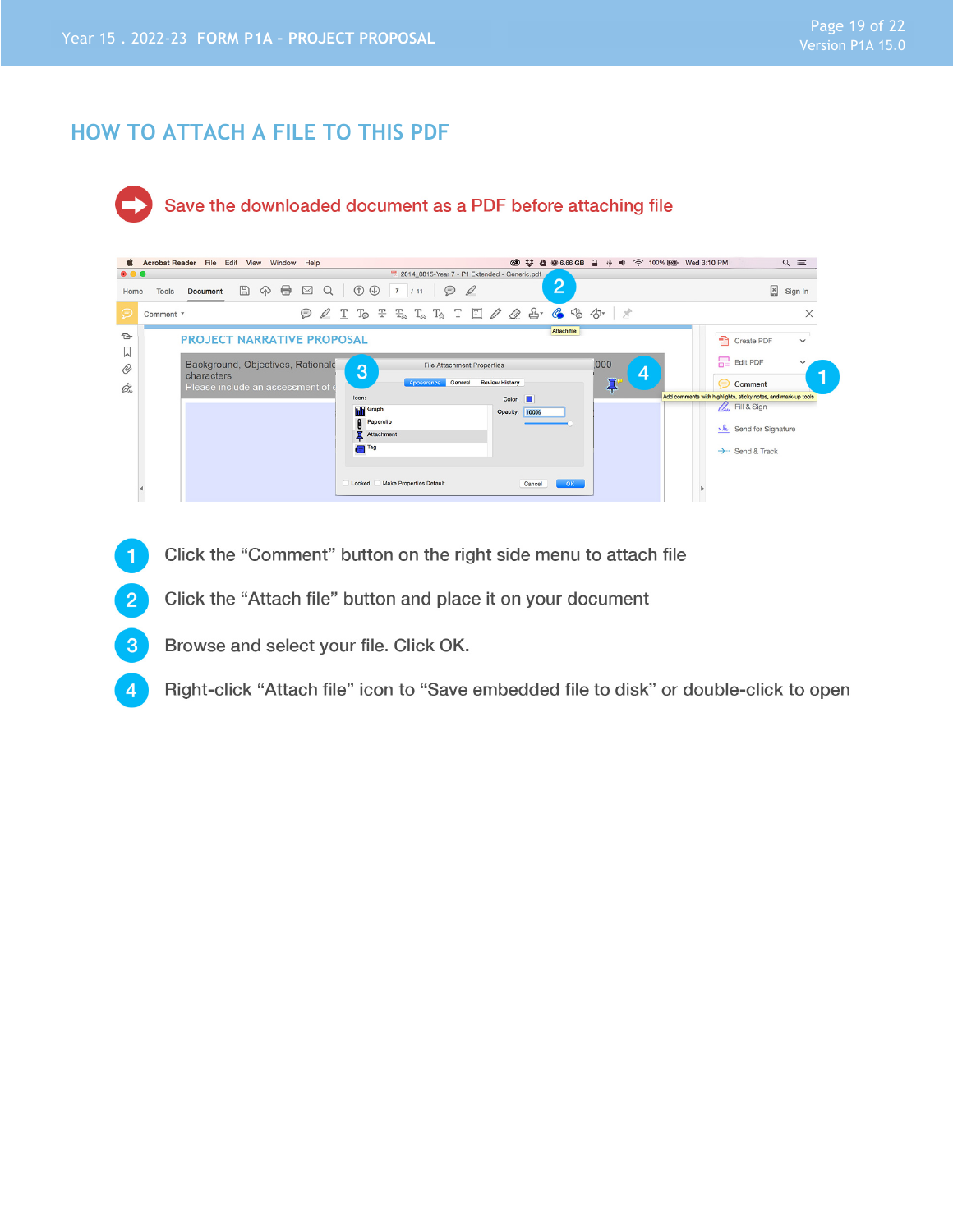# Page 20 of 22

# **PROJECT DATABASE KEYWORDS LIST**

|              | 1000: Project Focus                           |
|--------------|-----------------------------------------------|
| 1101         | Aboriginal Health                             |
| 1102         | Acquired Brain Injury                         |
| 1103         | Addictions                                    |
| 1104         | <b>Advance Care Planning</b>                  |
| 1105         | Adverse Drug Response                         |
| 1106         | <b>Adverse Event Detection</b>                |
| 1107         | Aging/Geriatrics                              |
| 1108         | Alzheimer's Disease                           |
| 1109         | Anaesthesia                                   |
| 1110         | Anticoagulants/Thromboembolism                |
| 1111         | <b>Anxiety Disorders</b>                      |
| 1112         | <b>Aortic Diseases</b>                        |
| 1113         | Arrhythmias                                   |
| 1114         | Arthritis                                     |
| 1115         | Asthma                                        |
| 1116         | <b>Bladder Cancer</b>                         |
| 1117         | <b>Breast Cancer</b>                          |
| 1118         | <b>Cardiac Arrest</b>                         |
| 1119         | Cardiomyopathy/Myocarditis                    |
| 1120         | Cardiovascular Diseases                       |
| 1121         | Cerebral Palsy                                |
| 1122         | Child Health                                  |
| 1123         | Chronic disease                               |
| 1124         | Chronic Myofascial Pain                       |
| 1125         | Chronic Obstructive Pulmonary<br>Disease      |
| 1126         | Chronic Post-Sternotomy Pain                  |
| 1127         | <b>Chronic Rhinosinusitis</b>                 |
| 1128         | Clinical Pharmacology &                       |
|              | Therapeutics                                  |
| 1129         | Cognition                                     |
| 1130         | <b>Colorectal Cancer</b>                      |
| 1131         | Community Health Care                         |
| 1132         | Complex Care                                  |
| 1133         | <b>Complex Continuing Care</b>                |
| 1134         | Concussion                                    |
| 1135         | <b>Congenital Malformation</b>                |
| 1136         | <b>Continuing Medical Education</b>           |
| 1271         | COVID-19                                      |
| 1137         | Crisis Resource Management                    |
| 1138         | <b>Critical Care</b>                          |
| 1139         | <b>Cystic Fibrosis</b>                        |
| 1140         | Dementia                                      |
| 1141         | Dermatology                                   |
| 1142         | <b>Diabetes</b>                               |
| 1143         | Dialysis                                      |
| 1144         | <b>Diet Nutrition Exercise</b>                |
| 1145         | Early Illness Intervention                    |
| 1146         | <b>Eating Disorders</b>                       |
| 1147         | Economics                                     |
| 1148<br>1149 | Education and Training                        |
|              | <b>Emergency Medicine</b>                     |
| 1150         | Endocrinology                                 |
| 1151         | Ethnicity                                     |
| 1152<br>1153 | Fertility<br>Fetal Ultrasound                 |
| 1154         |                                               |
| 1155         | Gastroenterology<br>General Internal Medicine |
| 1156         | Genetics                                      |
|              |                                               |

|              | 2000: Project Methodology                            |
|--------------|------------------------------------------------------|
| 2101         | Basic Science experimentation                        |
| 2102         | Before-After Cohort Study                            |
| 2103         | <b>Best Practices for Lay Education</b>              |
| 2104         | Case Study                                           |
| 2105         | <b>Clinical Decision Rules</b>                       |
| 2106         | <b>Clinical Practice Guideline</b>                   |
| 2107         | Clinical Psychopharmacology                          |
| 2108         | <b>Clinical Trial</b>                                |
| 2109         | Cohort Study                                         |
| 2110         | Crash Investigations                                 |
| 2111         | <b>Critical Appraisal</b>                            |
| 2112         | Cross-Sectional Study                                |
| 2113         | Curriculum Development                               |
| 2114         | Delphi Survey                                        |
| 2115         | Descriptive Study                                    |
| 2116         | Diagnostics Evaluation                               |
| 2117         | <b>Emergent Design</b>                               |
| 2118         | Epidemiology                                         |
| 2119         | Ergometrics                                          |
| 2120         | <b>Ethics</b>                                        |
| 2121         | Evaluation                                           |
| 2122         | <b>Evidence-Based Medicine</b>                       |
| 2123         | Experiment                                           |
| 2124         | <b>Feasibility Study</b>                             |
| 2125         | fMRI                                                 |
| 2126         | Genetics/ Next-generation                            |
|              | Sequencing                                           |
| 2127         | <b>Guideline Development</b>                         |
| 2128<br>2129 | Health Care Delivery<br><b>Health Economics</b>      |
| 2130         |                                                      |
| 2131         | <b>Health Literacy</b><br><b>Health Policy</b>       |
| 2132         | <b>Health Services Research</b>                      |
|              | <b>Applied Methods</b>                               |
| 2133         | <b>Health Technology Assessment</b>                  |
| 2134         | Hospital-community collaboration                     |
| 2135         | <b>Human Factors</b>                                 |
| 2136         | Information Technology                               |
| 2137         | <b>Instructional Design</b>                          |
| 2138         | Interprofessional Health Care                        |
| 2139         | Interprofessional Education and                      |
|              | Training                                             |
| 2140<br>2141 | Interrupted Time Series Design<br>Intervention Study |
| 2142         | Key Stakeholder Meeting                              |
| 2143         | Knowledge Assessment                                 |
| 2144         | Knowledge Translation                                |
| 2145         | Laboratory Analysis                                  |
| 2146         | Longitudinal Study                                   |
| 2147         | Management Sciences                                  |
| 2148         | <b>Medical Education &amp; Training</b>              |
| 2149         | Meta Analysis                                        |
| 2150         | Mixed-methods                                        |
| 2151         | Molecular                                            |
|              | diagnostics/prognostics                              |
| 2152         | Narrative                                            |
| 2153         | <b>Needs Assessment</b>                              |
| 2154         | Observational Study                                  |
| 2155         | <b>Outcomes Research</b>                             |
| 2156         | Participatory Action Research                        |

|      | 3000: Project Projected Outcomes                                                      |
|------|---------------------------------------------------------------------------------------|
| 3101 | Advocacy                                                                              |
| 3102 | <b>Better Caregiver Health</b>                                                        |
| 3103 | Change Healthcare Worker<br><b>Behaviour</b>                                          |
| 3104 | Change Patient Behaviour                                                              |
| 3105 | <b>Change Patient Care</b>                                                            |
| 3106 | <b>Change Patient Provider</b><br><b>Relations</b>                                    |
| 3107 | Change Physician Behaviour                                                            |
| 3108 | Change Physician-Nurse<br><b>Relations</b>                                            |
| 3109 | Change Physician-Specialist<br><b>Relations</b>                                       |
| 3110 | Change Screening/Diagnostic<br>Practice                                               |
| 3111 | Change Team Behaviour                                                                 |
| 3112 | Chronic Disease Prevention and<br>Management                                          |
| 3113 | <b>Cost Savings</b>                                                                   |
| 3114 | Create a Novel Intervention for<br>Alzheimer's disease                                |
| 3115 | <b>Create Guidelines and Best</b><br>Practices                                        |
| 3116 | Creating Culture of Innovation<br>Workplace Wellness                                  |
| 3117 | Creation of a Treatment Manual                                                        |
| 3118 | Decrease Drug Use                                                                     |
| 3119 | Decrease Work Absence/burden<br>of M illness                                          |
| 3120 | Determine New Treatment<br>Paradigms                                                  |
| 3121 | Develop Electronic Health<br>Records                                                  |
| 3122 | Develop Remote Acute Care                                                             |
| 3123 | Develop Scalable Model of Care<br>for Spread                                          |
| 3124 | Develop Systems of Patient Flow                                                       |
| 3125 | Development of Toolkit                                                                |
| 3126 | Empower Youth in their<br>Transition into Adulthood                                   |
| 3127 | Encourage Knowledge Transfer                                                          |
| 3128 | Enhance Access to Care                                                                |
| 3129 | Evidence-Based Therapy                                                                |
| 3130 | <b>Expand Service capacity</b>                                                        |
| 3131 | Feasibility                                                                           |
| 3132 | Follow-up Large-Scale Studies                                                         |
| 3133 | Geriatric Mental Health<br>Networking                                                 |
| 3134 | Identify Genetic Variants,<br>Repeats, Deletions, and Copy<br>Number Risk Variants to |
|      | Anorexia Nervosa re Weight<br>Loss                                                    |
| 3135 | Implement Guidelines and Best<br>Practices                                            |
| 3136 | Improve Advance Care Planning                                                         |
| 3137 | Improve Continuity of Care                                                            |
| 3138 | Improve Hospital Ecosystem                                                            |
| 3139 | Improve Interest in the Care of<br>Seniors                                            |
| 3140 | Improve Medical Education                                                             |
| 3141 | Improve Number of Providers in<br>the Care of the Elderly                             |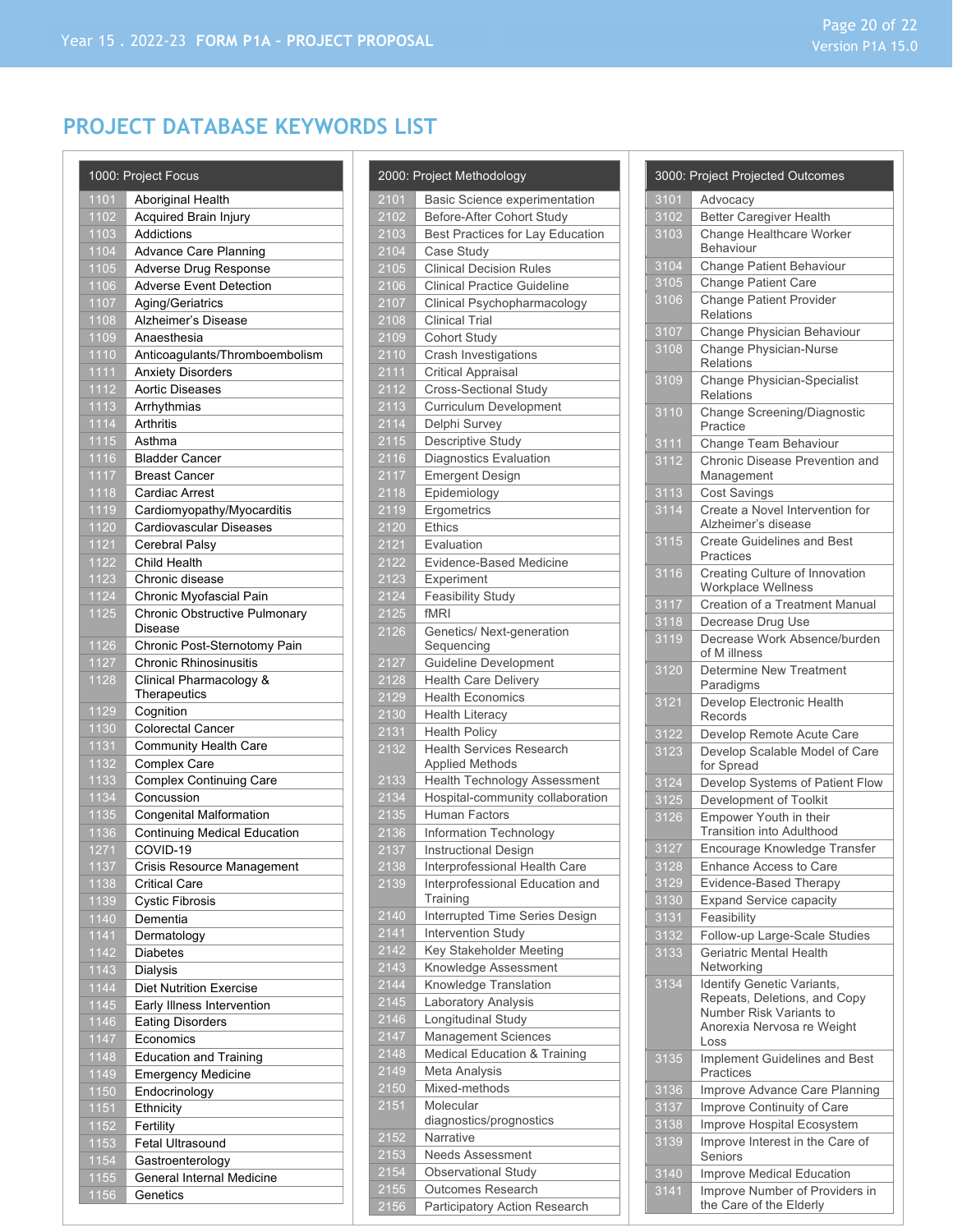| 1157 | GI and Oncology             |
|------|-----------------------------|
| 1158 | Global Health               |
| 1159 | Haematology                 |
| 1160 | <b>Head and Neck</b>        |
| 1161 | <b>Health Care Provider</b> |
| 1162 | <b>Health Informatics</b>   |
| 1163 | Health Systems Research     |
| 1164 | <b>Hearing Loss</b>         |
| 1165 | <b>HIV/AIDS</b>             |
| 1166 | Hypertension                |
| 1167 | Hypertonicity/Spasticity    |
|      | Management                  |
| 1168 | Imaging/Ultrasound          |
| 1169 | Immunology                  |
| 1170 | <b>Infection Control</b>    |
| 1171 | Infectious Diseases         |
| 1172 | Influenza                   |
| 1173 | Information Technology      |
| 1174 | <b>Injury Prevention</b>    |
| 1175 | <b>Inpatient Medicine</b>   |
| 1176 | Institution Integration     |
| 1177 | <b>Internal Medicine</b>    |
| 1178 | Kidney Diseases             |
| 1179 | Laboratory Medicine         |
| 1180 | Laparoscopic Surgery        |
| 1181 | Leukemia/Lymphoma           |
| 1182 | <b>Lipid Disorders</b>      |
| 1183 | Liver Disease               |
| 1184 | Long Term Ventillation      |
| 1185 | Long-term Care              |
| 1186 | Male Health                 |
| 1187 | Maternal Child Program      |
| 1188 | <b>Medical Ethics</b>       |
| 1189 | Medical Imaging             |
| 1190 | Mental Health               |
| 1191 | Microbiology                |
| 1192 | Migraine                    |
| 1193 | Minimally Invasive Surgery  |
| 1194 | Multiple Sclerosis          |
| 1195 | Musculoskeletal health      |
| 1196 | Myocardial Infarction       |
| 1197 | Neonatal Medicine           |
| 1198 | Neurogenetics               |
| 1199 | Neurological Disease        |
| 1200 | Neuromuscular Disease       |
| 1201 | Neurosurgery                |
| 1202 | Newborn Screening           |
| 1203 | Nosocomial Infection        |
| 1204 | Nursing                     |
| 1205 | Obesity                     |
| 1206 | Obstetrics/Gynecology       |
| 1207 | Occupational Disease        |
| 1208 | Oncology                    |
| 1209 | Opioid Management           |
| 1210 | Opthalmology                |
|      | Orthopaedic                 |
| 1211 |                             |
| 1212 | Osteoporosis/Bone Disease   |
| 1213 | Otolaryngology              |
| 1214 | <b>Outpatients Services</b> |
| 1215 | Outreach                    |
| 1216 | Pain and Palliative Care    |
| 1217 | Parkinson's Disease         |
| 1218 | <b>Patient Education</b>    |
| 1219 | Patient Engagment           |

| 2157              | <b>Patient Education</b>                                                                    |
|-------------------|---------------------------------------------------------------------------------------------|
| 2158              | <b>Patient Workshops</b>                                                                    |
| 2159              | Pilot Study                                                                                 |
| 2160              | Pre and Post Implementation<br>Study                                                        |
| 2161              | <b>Prognostic Test Evaluation</b>                                                           |
| 2162              | Proof-of-principle Study                                                                    |
| 2163              | Prospective Double Cohort                                                                   |
| 2164              | Prospective Observational Study                                                             |
| 2165              | Prospective Randomized<br><b>Controlled Trial</b>                                           |
| 2166              | Psychology                                                                                  |
| 2167              | Psychometrics                                                                               |
| 2168              | <b>Public Education</b>                                                                     |
| 2169              | <b>Public Health</b>                                                                        |
| $\frac{2}{170}$   | <b>Qualitative Research</b>                                                                 |
| 2171              | Quality and Safety                                                                          |
| 2172              | Quasi-experimental Single-<br>subject AB Research Design<br><b>Across Multiple Subjects</b> |
| 2173              | Questionnaire                                                                               |
| 2174              | Randomized Control Trial                                                                    |
| 2175              | Randomized, Placebo-controlled<br>Trial                                                     |
| 2176              | Registry/Database                                                                           |
| 2177              | Rehabilitation                                                                              |
| 2178              | <b>Retrospective Cohort</b>                                                                 |
| 2179              | <b>Scoping Review</b>                                                                       |
| 2180              | Self-Assessment                                                                             |
| 2181              | Service Access Enhancement                                                                  |
| 2182              | Shared Care and Best Practice                                                               |
| 2183              | Simulation                                                                                  |
| $\frac{1}{2}$ 184 | Single Arm Study                                                                            |
| 2185              | Sociology                                                                                   |
| 2186              | Statistics, Biometrics and                                                                  |
|                   | Econometrics                                                                                |
| 2187              | <b>Surgical Simulation</b>                                                                  |
| 2188              | Surveys                                                                                     |
| 2189              | <b>Systematic Review</b>                                                                    |
| 2190              | Systematic Review of the<br>Literature                                                      |
| 2191              | Systems Development                                                                         |
| 2192              | <b>Tool Development</b>                                                                     |
| 2193              | Transdiagnostic Intervention                                                                |
| 2194              | Transformative Pathology                                                                    |
| 2195              | <b>Translational Research Trials</b>                                                        |
| 2196              | <b>Trials</b>                                                                               |
| 2197              | <b>Usability Study</b>                                                                      |
| 2198              | Video Creation                                                                              |
| 2199              | Web-based Tool                                                                              |
|                   |                                                                                             |

| 3142               | Improve Occupational Safety                                         |
|--------------------|---------------------------------------------------------------------|
| 3143               | <b>Improve Patient Outcomes</b>                                     |
| 3144               | Improve Patient Safety                                              |
| 3145               |                                                                     |
|                    | Improve Patient Satisfaction                                        |
| 3146               | Improve Patient-Physician<br>Relations                              |
| 3147               | Improve Patient's Quality of<br>Decision Making                     |
| 3148               | Improve Physician Abilities                                         |
| $\overline{3149}$  | Improve Quality of Care                                             |
| 3150               | Improve Quality of Life                                             |
| 3151               | Improve Resource Allocation                                         |
| 3152               | Improve Training and Training<br>Programs                           |
| 3153               | Improve Value for Money                                             |
| 3154               | Improved Knowledge and Skill                                        |
|                    | Retention                                                           |
| 3155               | Improved Pain Management                                            |
| 3156               | Improved Patient Engagement                                         |
| 3157               | Improvement in Return to Work                                       |
| 3158               | Increase Access and Service for                                     |
|                    | <b>Ethnic Minorities</b>                                            |
| 3159               | <b>Increase Clinical Trial Accrual</b>                              |
| 3160               | Increase Remote Access to Care                                      |
| 3161               | Increase Work in Aboriginal<br>Health                               |
| 3162               | Inform Basic Science                                                |
| 3163               | Inform the Design of                                                |
|                    | Randomized Controlled Trials                                        |
| 3164               | Information Technology                                              |
| 3165               | <b>Injury Prevention Education</b>                                  |
| 3166               | Knowledge Translation                                               |
| 3167               | Leverage Resource                                                   |
| 3168               | <b>Medical Testing</b>                                              |
| 3169               | <b>Medical Treatment</b>                                            |
| $\overline{3}$ 170 | Multimorbidity                                                      |
| 3171               | Novel Therapeutic Development                                       |
| 3172               | Objective Evidence of Surgical                                      |
|                    | Competence                                                          |
| 3173               | Offer Better Detection Rate                                         |
| $\overline{3}$ 174 | <b>Patient Education</b>                                            |
| $3\overline{175}$  | <b>Personalized Treatment</b>                                       |
| 3176               | Pilot for a Large Future RCT                                        |
| 3177               | <b>Primary Prevention</b>                                           |
| 3178               | Promote Collaboration                                               |
| 3179               | Promote Efficient Delivery of                                       |
|                    | <b>Health Care Resources</b>                                        |
| 3180               | Promote Greater Professionalism                                     |
|                    | in r/s btw physicians and others                                    |
| 3181               | Proof of Principle to Facilitate                                    |
|                    | Larger Phase 3 Studies                                              |
| 3182               | <b>Public Education</b>                                             |
| 3183               | Quality of Recovery                                                 |
| 3184               | Reduce Decisional Conflict with<br><b>Complex Medical Decision-</b> |
|                    | Making                                                              |
| 3185               | Reduce Side Effects                                                 |
| 3186               | Reduce Work-Related Surgery                                         |
| 3187               | Response to Patient Concerns                                        |
| 3188               | <b>Revolutionize Medical</b>                                        |
|                    | Documentation by introducing                                        |
|                    | "Document Driven Processing"                                        |
| 3189               | Short Term Clinical Outcomes                                        |
| 3190               | <b>Standardization of Practice</b>                                  |
| 3191               | Support Patient Self-Care                                           |
| 3192               | <b>Support Relevant CPD</b>                                         |

 $31$ <br> $31$ <br> $31$ <br> $31$ <br> $31$ <br> $31$ <br> $31$